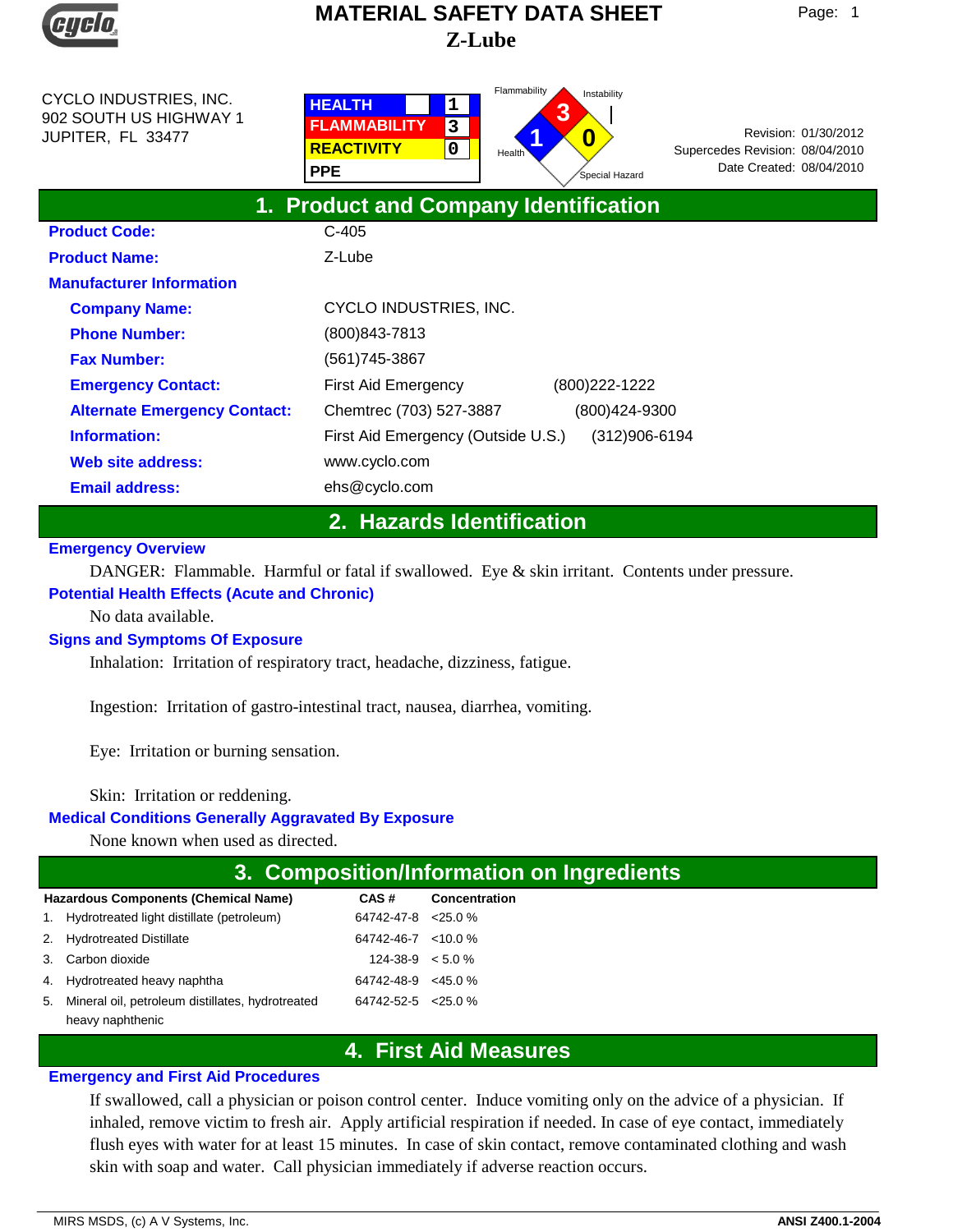

**5. Fire Fighting Measures**

Revision: 01/30/2012 Supercedes Revision: 08/04/2010

|                                     | <b>U. FILE FIGHTING MEASULES</b> |               |
|-------------------------------------|----------------------------------|---------------|
| <b>Flammability Classification:</b> | NFPA Level 3 Aerosol             |               |
| <b>Flash Pt:</b>                    | NF.                              |               |
| <b>Explosive Limits:</b>            | LEL: No data.                    | UEL: No data. |
| <b>Autoignition Pt:</b>             | No data available.               |               |
|                                     |                                  |               |

#### **Fire Fighting Instructions**

Use NIOSH self-contained breathing apparatus in confined areas. Addition of water fog will aid in reducing burning. Use water spray to cool fire-exposed containers.

#### **Flammable Properties and Hazards**

Contents under pressure. Flammable vapors may travel along floor to be ignited by distant ignition sources. Containers exposed to fire may develop sufficient internal pressure to rupture with explosive force.

#### **Hazardous Combustion Products**

No data available.

#### **Suitable Extinguishing Media**

CO2 or dry chemical for small fires. Foam for large fires.

#### **Unsuitable Extinguishing Media**

No data available.

# **6. Accidental Release Measures**

#### **Steps To Be Taken In Case Material Is Released Or Spilled**

Eliminate all ignition sources (vapor flammable). Ventilate area. At area where vapors may collect, wear SCBA breathing apparatus. Small spills should be flushed with large amounts of water. Large spills should be absorbed on non-flammable absorbent material for disposal. A release of 500 pounds or more may trigger reporting requirements of CERCLA Section 103.

Waste Disposal Method (s): Incineration of liquid, incineration or landfill of contaminated absorbent in accordance with local, state or federal regulations. Contact local authorities for proper disposal method.

# **7. Handling and Storage**

#### **Precautions To Be Taken in Handling**

Do not puncture or attempt to open pressurized container under any circumstances. Use only as directed. Keep out of reach of children.

#### **Precautions To Be Taken in Storing**

Product should be kept in cool, dry environment. Keep product away from ignition sources.

| 8. Exposure Controls/Personal Protection                                                                          |            |                         |                                   |          |  |  |  |  |
|-------------------------------------------------------------------------------------------------------------------|------------|-------------------------|-----------------------------------|----------|--|--|--|--|
| <b>Hazardous Components (Chemical Name)</b><br><b>ACGIH TWA</b><br><b>Other Limits</b><br>CAS#<br><b>OSHA PEL</b> |            |                         |                                   |          |  |  |  |  |
| 1. Hydrotreated light distillate (petroleum)                                                                      | 64742-47-8 | No data.                | TLV: 200 mg/m3                    | No data. |  |  |  |  |
| 2. Hydrotreated Distillate                                                                                        | 64742-46-7 | PEL: $5 \text{ mg/m}$ 3 | No data.                          | No data. |  |  |  |  |
| 3. Carbon dioxide                                                                                                 | 124-38-9   | PEL: 5000 ppm           | TLV: 5000 ppm<br>STEL: 30,000 ppm | No data. |  |  |  |  |
| 4. Hydrotreated heavy naphtha                                                                                     | 64742-48-9 | No data.                | No data.                          | No data. |  |  |  |  |
| 5. Mineral oil, petroleum distillates, hydrotreated<br>heavy naphthenic                                           | 64742-52-5 | No data.                | No data.                          | No data. |  |  |  |  |

#### **Respiratory Equipment (Specify Type)**

None required for normal use. Avoid prolonged or repeated breathing of vapors.

#### **Eye Protection**

None necessary when product is used as directed. Always avoid contact with eyes.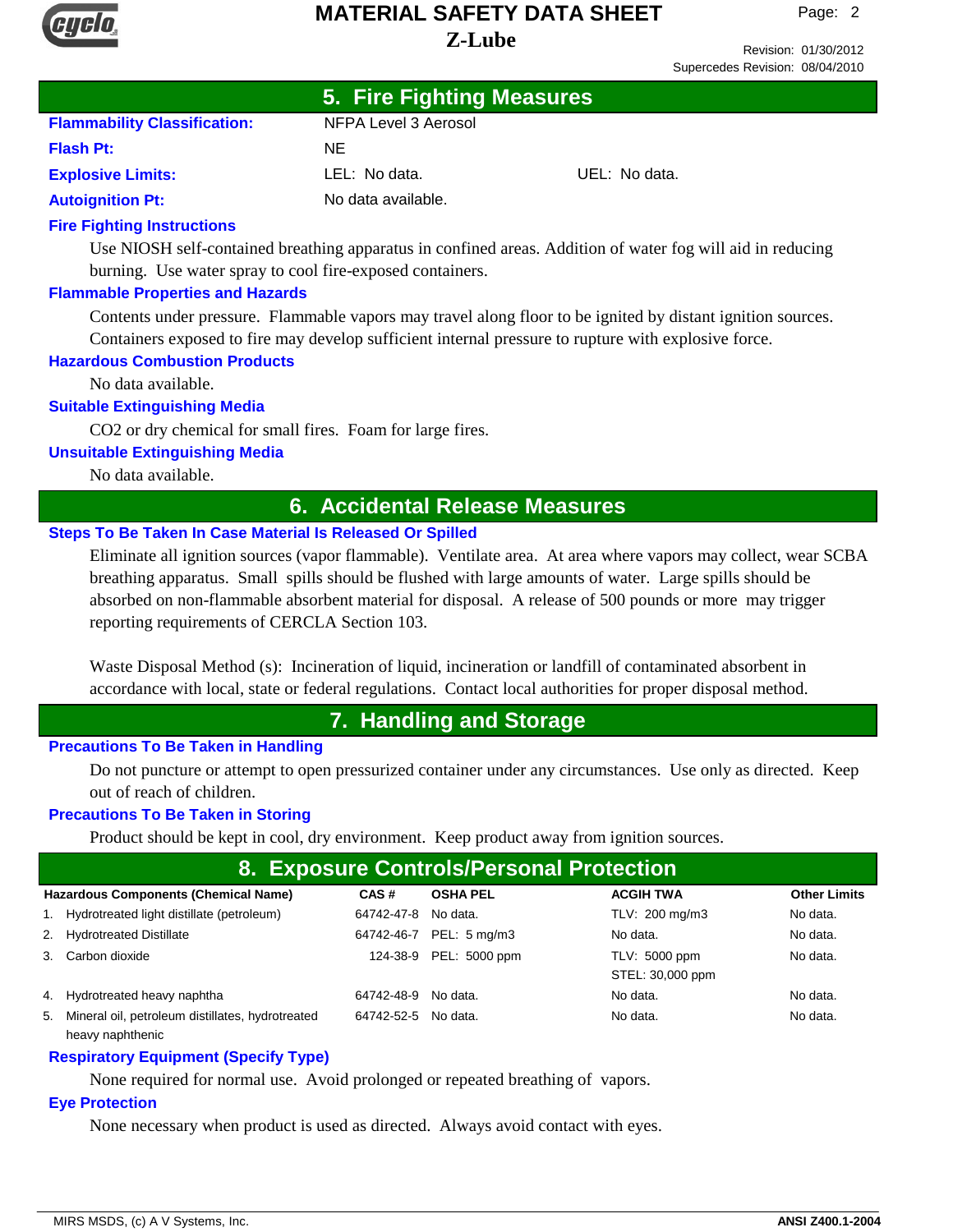

Revision: 01/30/2012 Supercedes Revision: 08/04/2010

#### **Protective Gloves**

None necessary when product is used as directed.

#### **Other Protective Clothing**

No data available.

#### **Engineering Controls (Ventilation etc.)**

For commercial or home use, always provide adequate ventilation. Local exhaust ventilation preferred. Mechanical exhaust acceptable.

#### **Work/Hygienic/Maintenance Practices**

No data available.

| <b>9. Physical and Chemical Properties</b>       |                                   |  |  |  |  |  |
|--------------------------------------------------|-----------------------------------|--|--|--|--|--|
| <b>Physical States:</b>                          | [X] Liquid<br>[ ] Solid<br>「 ]Gas |  |  |  |  |  |
| <b>Melting Point:</b>                            | No data.                          |  |  |  |  |  |
| <b>Boiling Point:</b>                            | $> 0.00$ F (-17.8 C)              |  |  |  |  |  |
| <b>Autoignition Pt:</b>                          | No data.                          |  |  |  |  |  |
| <b>Flash Pt:</b>                                 | NE.                               |  |  |  |  |  |
| Specific Gravity (Water $= 1$ ):                 | 0.80                              |  |  |  |  |  |
| Vapor Pressure (vs. Air or mm Hg):               | $90 - 100$                        |  |  |  |  |  |
| Vapor Density (vs. $Air = 1$ ):                  | >1                                |  |  |  |  |  |
| <b>Evaporation Rate (vs Butyl</b><br>Acetate=1): | > 1                               |  |  |  |  |  |
| <b>Solubility in Water:</b>                      | Complete                          |  |  |  |  |  |
| <b>Percent Volatile:</b>                         | 48.4 % by weight.                 |  |  |  |  |  |
| Amperison and Oder                               |                                   |  |  |  |  |  |

#### **Appearance and Odor**

Concentrate is clear liquid.

# **10. Stability and Reactivity**

Stability: Unstable [ ] Stable [ X ]

**Conditions To Avoid - Instability**

Keep away from heat or ignition sources.

#### **Incompatibility - Materials To Avoid**

Strong oxidizing agents.

#### **Hazardous Decomposition Or Byproducts**

Combustion of liquid may form oxides of carbon and nitrogen.

**Possibility of Hazardous Reactions:** Will occur [ ] Will not occur [ X ]

### **Conditions To Avoid - Hazardous Reactions**

No data available.

# **11. Toxicological Information**

### No data available.

### **Chronic Toxicological Effects**

| No data available.                           |            |            |             |              |             |
|----------------------------------------------|------------|------------|-------------|--------------|-------------|
| <b>Hazardous Components (Chemical Name)</b>  | CAS#       | <b>NTP</b> | <b>IARC</b> | <b>ACGIH</b> | <b>OSHA</b> |
| 1. Hydrotreated light distillate (petroleum) | 64742-47-8 | n.a.       | n.a.        | A4           | n.a.        |
| 2. Hydrotreated Distillate                   | 64742-46-7 | n.a.       | n.a.        | n.a.         | n.a.        |
| 3. Carbon dioxide                            | 124-38-9   | n.a.       | n.a.        | n.a.         | n.a.        |
| 4. Hydrotreated heavy naphtha                | 64742-48-9 | n.a.       | n.a.        | n.a.         | n.a.        |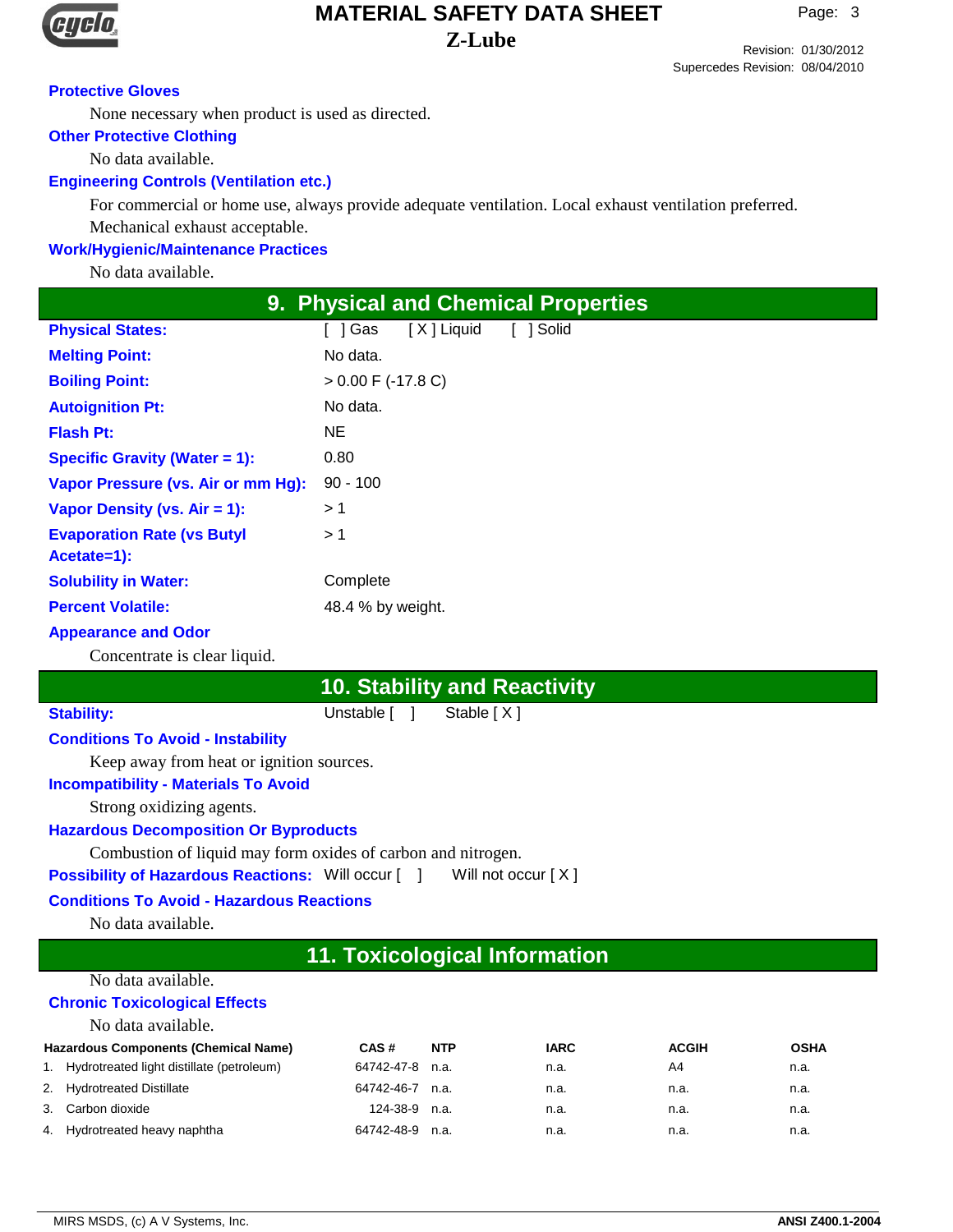## **Z-Lube MATERIAL SAFETY DATA SHEET**

Page: 4

Revision: 01/30/2012 Supercedes Revision: 08/04/2010

| <b>Hazardous Components (Chemical Name)</b>         | CAS#            | <b>NTP</b> | <b>IARC</b> | <b>ACGIH</b> | <b>OSHA</b> |
|-----------------------------------------------------|-----------------|------------|-------------|--------------|-------------|
| 5. Mineral oil, petroleum distillates, hydrotreated | 64742-52-5 n.a. |            | n.a.        | n.a.         | n.a.        |
| heavy naphthenic                                    |                 |            |             |              |             |

# **12. Ecological Information**

No data available.

# **13. Disposal Considerations**

#### **Waste Disposal Method**

Disposal should be made in accordance with federal, state and local regulations.

# **14. Transport Information**

| <b>LAND TRANSPORT (US DOT)</b>     |                           |
|------------------------------------|---------------------------|
| <b>DOT Proper Shipping Name</b>    | <b>Consumer Commodity</b> |
| <b>DOT Hazard Class:</b>           | ORM-D                     |
| <b>DOT Hazard Label:</b>           | ORM-D                     |
| <b>MARINE TRANSPORT (IMDG/IMO)</b> |                           |
| <b>IMDG/IMO Shipping Name</b>      | Aerosols, Ltd. Qty.       |
| <b>UN Number:</b>                  | 1950                      |
| <b>Hazard Class:</b>               | N A                       |
| <b>IMDG Classification:</b>        | 2.1                       |
| Additional Tranonort Information   |                           |

#### **Additional Transport Information**

No data available.

# **15. Regulatory Information**

|                                                                                                                        | <b>US EPA SARA Title III</b>                                            |               |     |           |    |    |  |  |
|------------------------------------------------------------------------------------------------------------------------|-------------------------------------------------------------------------|---------------|-----|-----------|----|----|--|--|
| Sec. 110<br><b>Hazardous Components (Chemical Name)</b><br><b>Sec.302 (EHS)</b><br>Sec.313 (TRI)<br>CAS#<br>Sec.304 RQ |                                                                         |               |     |           |    |    |  |  |
|                                                                                                                        | 1. Hydrotreated light distillate (petroleum)                            | 64742-47-8    | No. | No        | No | No |  |  |
|                                                                                                                        | 2. Hydrotreated Distillate                                              | 64742-46-7    | No. | <b>No</b> | No | No |  |  |
|                                                                                                                        | 3. Carbon dioxide                                                       | 124-38-9      | No. | No        | No | No |  |  |
|                                                                                                                        | 4. Hydrotreated heavy naphtha                                           | 64742-48-9    | No. | <b>No</b> | No | No |  |  |
|                                                                                                                        | 5. Mineral oil, petroleum distillates, hydrotreated<br>heavy naphthenic | 64742-52-5 No |     | <b>No</b> | No | No |  |  |

#### **Other US EPA or State Lists**

|    | <b>Hazardous Components (Chemical Name)</b>                          | CAS#          | <b>CAA HAP,ODC</b> | <b>CWA NPDES</b>     | <b>TSCA</b>    | <b>CA PROP.65</b> |
|----|----------------------------------------------------------------------|---------------|--------------------|----------------------|----------------|-------------------|
|    | 1. Hydrotreated light distillate (petroleum)                         | 64742-47-8    | No                 | <b>No</b>            | Inventory      | <b>No</b>         |
|    | 2. Hydrotreated Distillate                                           | 64742-46-7    | No.                | <b>No</b>            | Inventory      | <b>No</b>         |
| 3. | Carbon dioxide                                                       | 124-38-9      | No                 | <b>No</b>            | Inventory      | <b>No</b>         |
|    | 4. Hydrotreated heavy naphtha                                        | 64742-48-9    | No                 | <b>No</b>            | Inventory      | <b>No</b>         |
| 5. | Mineral oil, petroleum distillates, hydrotreated<br>heavy naphthenic | 64742-52-5    | No.                | No                   | Inventory      | No                |
|    | <b>Hazardous Components (Chemical Name)</b>                          | CAS#          | CA TAC, Title 8    | <b>MA Oil/HazMat</b> | MI CMR, Part 5 | <b>NC TAP</b>     |
|    | 1. Hydrotreated light distillate (petroleum)                         | 64742-47-8    | No                 | <b>No</b>            | <b>No</b>      | <b>No</b>         |
|    | 2. Hydrotreated Distillate                                           | 64742-46-7    | No.                | <b>No</b>            | <b>No</b>      | <b>No</b>         |
| 3. | Carbon dioxide                                                       | 124-38-9      | Title 8            | Yes                  | <b>No</b>      | <b>No</b>         |
|    | 4. Hydrotreated heavy naphtha                                        | 64742-48-9    | No.                | No.                  | <b>No</b>      | <b>No</b>         |
| 5. | Mineral oil, petroleum distillates, hydrotreated<br>heavy naphthenic | 64742-52-5 No |                    | <b>No</b>            | <b>No</b>      | No.               |
|    | Hazardous Components (Chemical Name)                                 | CAS#          | <b>NJ EHS</b>      | NY Part 597          | <b>PA HSL</b>  | <b>SC TAP</b>     |
|    | 1. Hydrotreated light distillate (petroleum)                         | 64742-47-8    | No                 | No                   | <b>No</b>      | No                |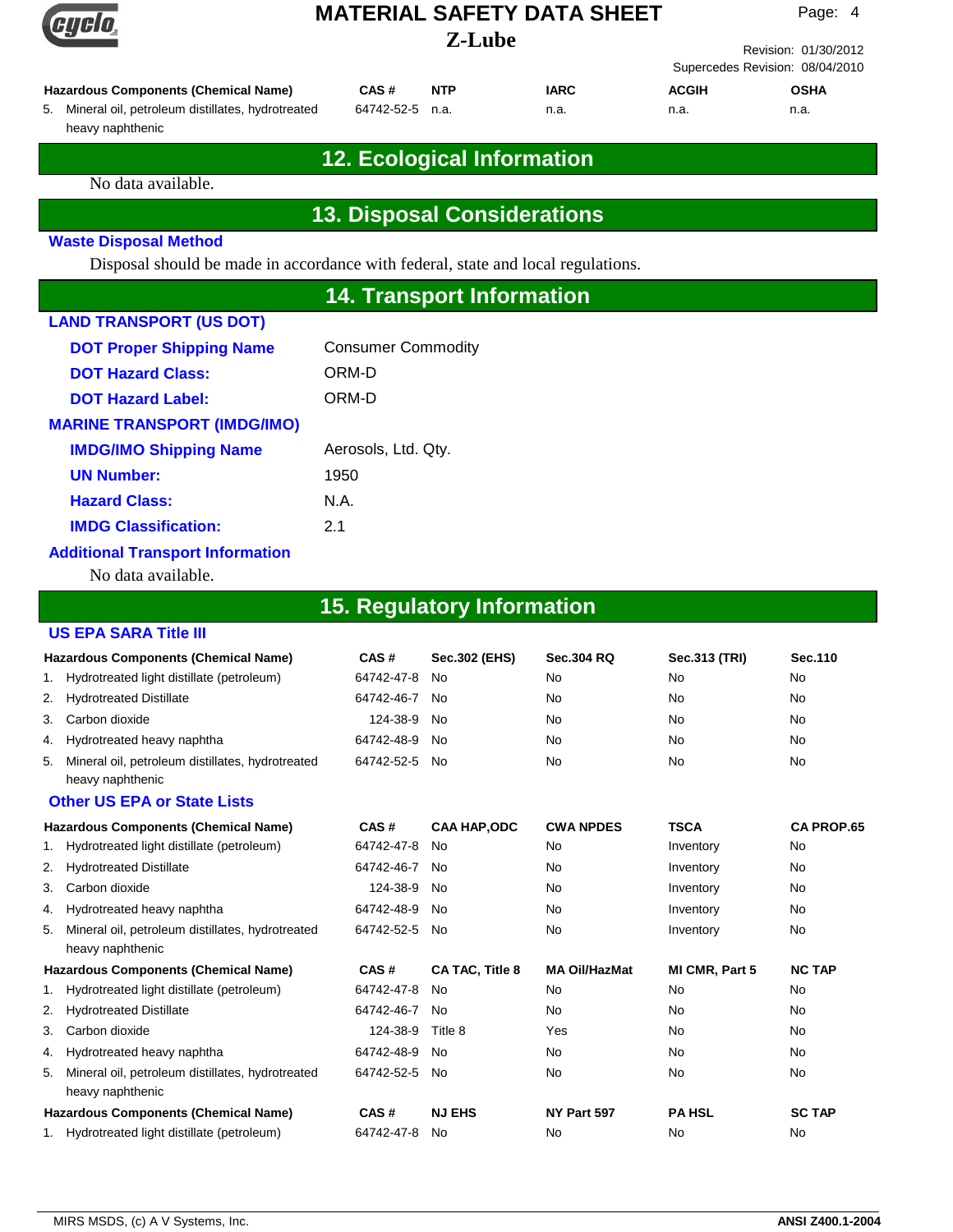

|          |                                                                      |                                                                                                                      | L-Ludc                                             |                                                                                            |                     | Revision: 01/30/2012<br>Supercedes Revision: 08/04/2010 |  |
|----------|----------------------------------------------------------------------|----------------------------------------------------------------------------------------------------------------------|----------------------------------------------------|--------------------------------------------------------------------------------------------|---------------------|---------------------------------------------------------|--|
|          | Hazardous Components (Chemical Name)                                 | CAS#                                                                                                                 | <b>NJ EHS</b>                                      | NY Part 597                                                                                | <b>PA HSL</b>       | <b>SC TAP</b>                                           |  |
|          | 2. Hydrotreated Distillate                                           | 64742-46-7                                                                                                           | No                                                 | No                                                                                         | No                  | No                                                      |  |
| 3.       | Carbon dioxide                                                       | 124-38-9                                                                                                             | Yes - 0343                                         | No                                                                                         | $Yes - 1$           | No                                                      |  |
| 4.       | Hydrotreated heavy naphtha                                           | 64742-48-9                                                                                                           | No                                                 | No                                                                                         | No                  | No                                                      |  |
| 5.       | Mineral oil, petroleum distillates, hydrotreated<br>heavy naphthenic | 64742-52-5 No                                                                                                        |                                                    | No                                                                                         | No                  | No                                                      |  |
|          | <b>Hazardous Components (Chemical Name)</b>                          | CAS#                                                                                                                 | <b>WI Air</b>                                      |                                                                                            |                     |                                                         |  |
| 1.       | Hydrotreated light distillate (petroleum)                            | 64742-47-8                                                                                                           | No                                                 |                                                                                            |                     |                                                         |  |
| 2.       | <b>Hydrotreated Distillate</b>                                       | 64742-46-7 No                                                                                                        |                                                    |                                                                                            |                     |                                                         |  |
| 3.       | Carbon dioxide                                                       | 124-38-9 Yes                                                                                                         |                                                    |                                                                                            |                     |                                                         |  |
| 4.       | Hydrotreated heavy naphtha                                           | 64742-48-9 No                                                                                                        |                                                    |                                                                                            |                     |                                                         |  |
| 5.       | Mineral oil, petroleum distillates, hydrotreated<br>heavy naphthenic | 64742-52-5 No                                                                                                        |                                                    |                                                                                            |                     |                                                         |  |
|          | <b>International Regulatory Lists</b>                                |                                                                                                                      |                                                    |                                                                                            |                     |                                                         |  |
|          | <b>Hazardous Components (Chemical Name)</b>                          | CAS#                                                                                                                 | <b>Canadian DSL</b>                                | <b>Canadian NDSL</b>                                                                       | <b>Taiwan TCSCA</b> |                                                         |  |
| 1.       | Hydrotreated light distillate (petroleum)                            | 64742-47-8                                                                                                           | Yes                                                | No                                                                                         | No                  |                                                         |  |
| 2.       | <b>Hydrotreated Distillate</b>                                       | 64742-46-7 Yes                                                                                                       |                                                    | No                                                                                         | No                  |                                                         |  |
| 3.       | Carbon dioxide                                                       | 124-38-9 Yes                                                                                                         |                                                    | No                                                                                         | No                  |                                                         |  |
| 4.       | Hydrotreated heavy naphtha                                           | 64742-48-9 Yes                                                                                                       |                                                    | No                                                                                         | No                  |                                                         |  |
| 5.       | Mineral oil, petroleum distillates, hydrotreated<br>heavy naphthenic | 64742-52-5 Yes                                                                                                       |                                                    | No                                                                                         | No                  |                                                         |  |
|          | <b>SARA (Superfund Amendments and</b>                                |                                                                                                                      |                                                    |                                                                                            |                     |                                                         |  |
|          | <b>Reauthorization Act of 1986) Lists:</b>                           |                                                                                                                      |                                                    |                                                                                            |                     |                                                         |  |
|          | Sec.302:                                                             | LB TPQ if not volatile.                                                                                              |                                                    | EPA SARA Title III Section 302 Extremely Hazardous Chemical with TPQ. * indicates 10000    |                     |                                                         |  |
| Sec.304: |                                                                      | EPA SARA Title III Section 304: CERCLA Reportable + Sec. 302 with Reportable Quantity. **<br>indicates statutory RQ. |                                                    |                                                                                            |                     |                                                         |  |
|          | Sec.313:                                                             | chemical category.                                                                                                   |                                                    | EPA SARA Title III Section 313 Toxic Release Inventory. Note: -Cat indicates a member of a |                     |                                                         |  |
|          | Sec.110:                                                             |                                                                                                                      |                                                    | EPA SARA 110 Superfund Site Priority Contaminant List                                      |                     |                                                         |  |
|          | <b>TSCA (Toxic Substances Control</b><br><b>Act) Lists:</b>          |                                                                                                                      |                                                    |                                                                                            |                     |                                                         |  |
|          | <b>Inventory:</b>                                                    |                                                                                                                      | Chemical Listed in the TSCA Inventory.             |                                                                                            |                     |                                                         |  |
|          | $5A(2)$ :                                                            |                                                                                                                      | Chemical Subject to Significant New Rules (SNURS)  |                                                                                            |                     |                                                         |  |
|          | 6A:                                                                  | <b>Commercial Chemical Control Rules</b>                                                                             |                                                    |                                                                                            |                     |                                                         |  |
|          | 8A:                                                                  | Toxic Substances Subject To Information Rules on Production                                                          |                                                    |                                                                                            |                     |                                                         |  |
|          | <b>8A CAIR:</b>                                                      | Comprehensive Assessment Information Rules - (CAIR)                                                                  |                                                    |                                                                                            |                     |                                                         |  |
|          | <b>8A PAIR:</b>                                                      |                                                                                                                      | Preliminary Assessment Information Rules - (PAIR)  |                                                                                            |                     |                                                         |  |
|          | 8C:                                                                  | Records of Allegations of Significant Adverse Reactions<br>Health and Safety Data Reporting Rules                    |                                                    |                                                                                            |                     |                                                         |  |
|          | 8D:                                                                  |                                                                                                                      |                                                    |                                                                                            |                     |                                                         |  |
|          | <b>8D TERM:</b>                                                      |                                                                                                                      | Health and Safety Data Reporting Rule Terminations |                                                                                            |                     |                                                         |  |
|          | $12(b)$ :                                                            | Notice of Export                                                                                                     |                                                    |                                                                                            |                     |                                                         |  |
|          | <b>Other Important Lists:</b>                                        |                                                                                                                      |                                                    |                                                                                            |                     |                                                         |  |
|          | <b>CWA NPDES:</b>                                                    |                                                                                                                      | EPA Clean Water Act NPDES Permit Chemical          |                                                                                            |                     |                                                         |  |
|          | <b>CAA HAP:</b>                                                      |                                                                                                                      | EPA Clean Air Act Hazardous Air Pollutant          |                                                                                            |                     |                                                         |  |
|          | <b>CAA ODC:</b>                                                      |                                                                                                                      |                                                    | EPA Clean Air Act Ozone Depleting Chemical (1=CFC, 2=HCFC)                                 |                     |                                                         |  |
|          |                                                                      |                                                                                                                      |                                                    |                                                                                            |                     |                                                         |  |